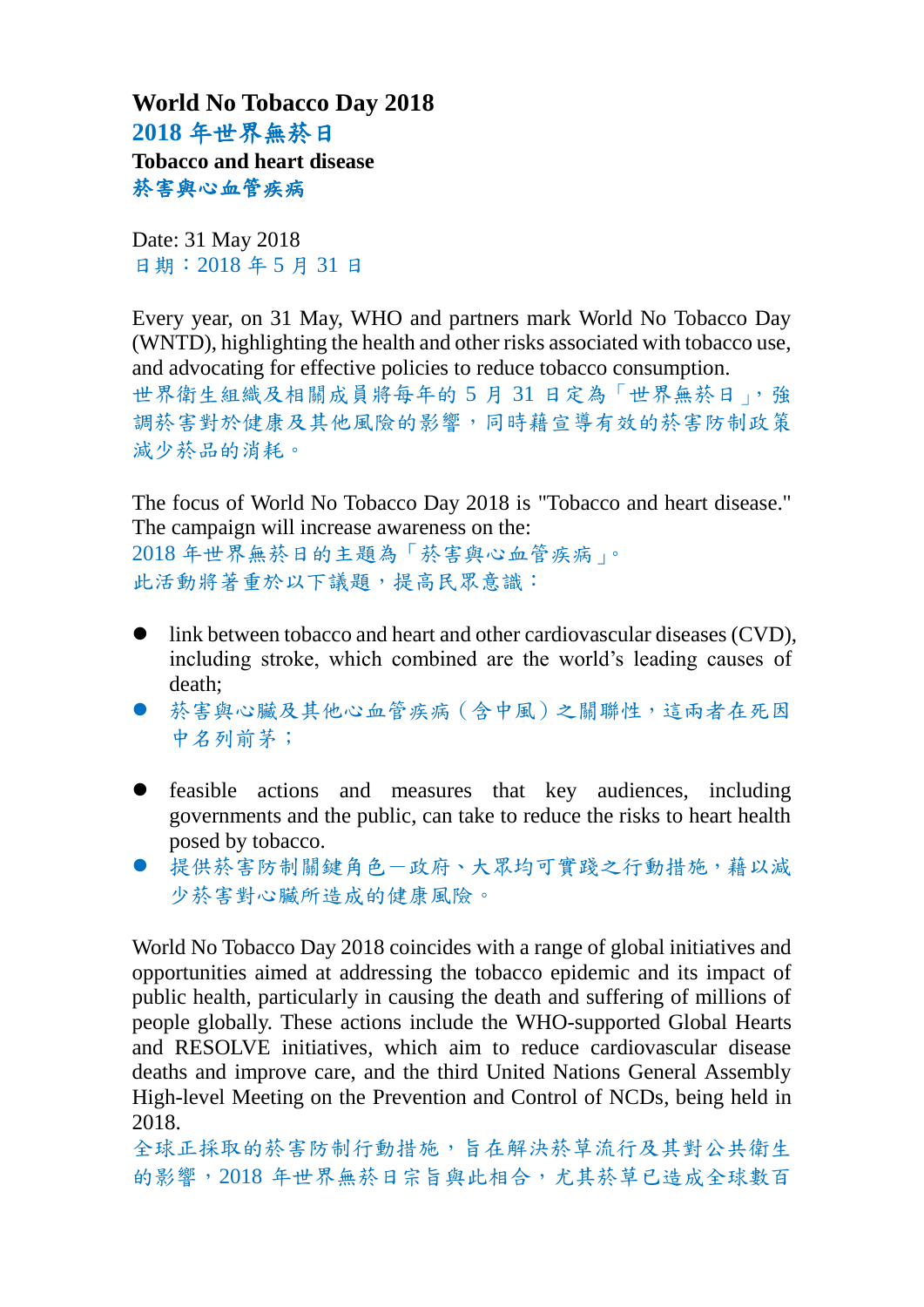萬人受苦甚至死亡。這些行動包括「世界衛生組織全球心臟與方案解決 倡議」,其目的在減少心血管疾病死亡及改善照講品質,而「第3 尾聯 合國大會暨非傳染性疾病預防及控制高峰會」將於 2018 年舉行。

## **How tobacco endangers the heart health of people worldwide** 菸草如何對心臟健康造成危害

World No Tobacco Day 2018 will focus on the impact tobacco has on the cardiovascular health of people worldwide.

Tobacco use is an important risk factor for the development of coronary heart disease, stroke, and peripheral vascular disease.

Despite the known harms of tobacco to heart health, and the availability of solutions to reduce related death and disease, knowledge among large sections of the public that tobacco is one of the leading causes of CVD is low. 2018 年世界無菸日將著重於探討菸品對心血管健康的影響。

菸品使用是罹患冠狀動脈心臟疾病、中風及周邊血管疾病的重要危險 因子。

儘管已知菸品對心臟健康的危害,且提供減少相關死亡及疾病的解決 措施,但大部分民眾對於菸草是造成心血管疾病主要原因之一的認知 仍不足。

## **Facts about tobacco, heart and other cardiovascular diseases** 關於菸害防制、心臟及其他心血管疾病的事實

Cardiovascular diseases (CVD) kill more people than any other cause of death worldwide, and tobacco use and second-hand smoke exposure contribute to approximately 12% of all heart disease deaths. Tobacco use is the second leading cause of CVD, after high blood pressure.

The global tobacco epidemic kills more than 7 million people each year, of which close to 900 000 are non-smokers dying from breathing second-hand smoke. Nearly 80% of the more than 1 billion smokers worldwide live in low- and middle-income countries, where the burden of tobacco-related illness and death is heaviest.

The WHO MPOWER measures are in line with the WHO Framework Convention on Tobacco Control (WHO FCTC) and can be used by governments to reduce tobacco use and protect people from NCDs. These measures include:

全世界因心血管疾病(CVD)死亡的人數超過其他病因,其中,因菸品 使用及二手菸暴露導致心臟病死亡人數約占 12%,僅次於高血壓對心 血管之危害,菸品使用是第二大危險因子。

全球菸草流行每年造成 700 多萬人死亡,其中,近 90 萬非吸菸者因暴 露於二手菸害而死亡。全球10億多吸菸者中,近80%生活在中低收入 國家,這些國家需承擔相關菸害疾病及死亡的龐大負擔。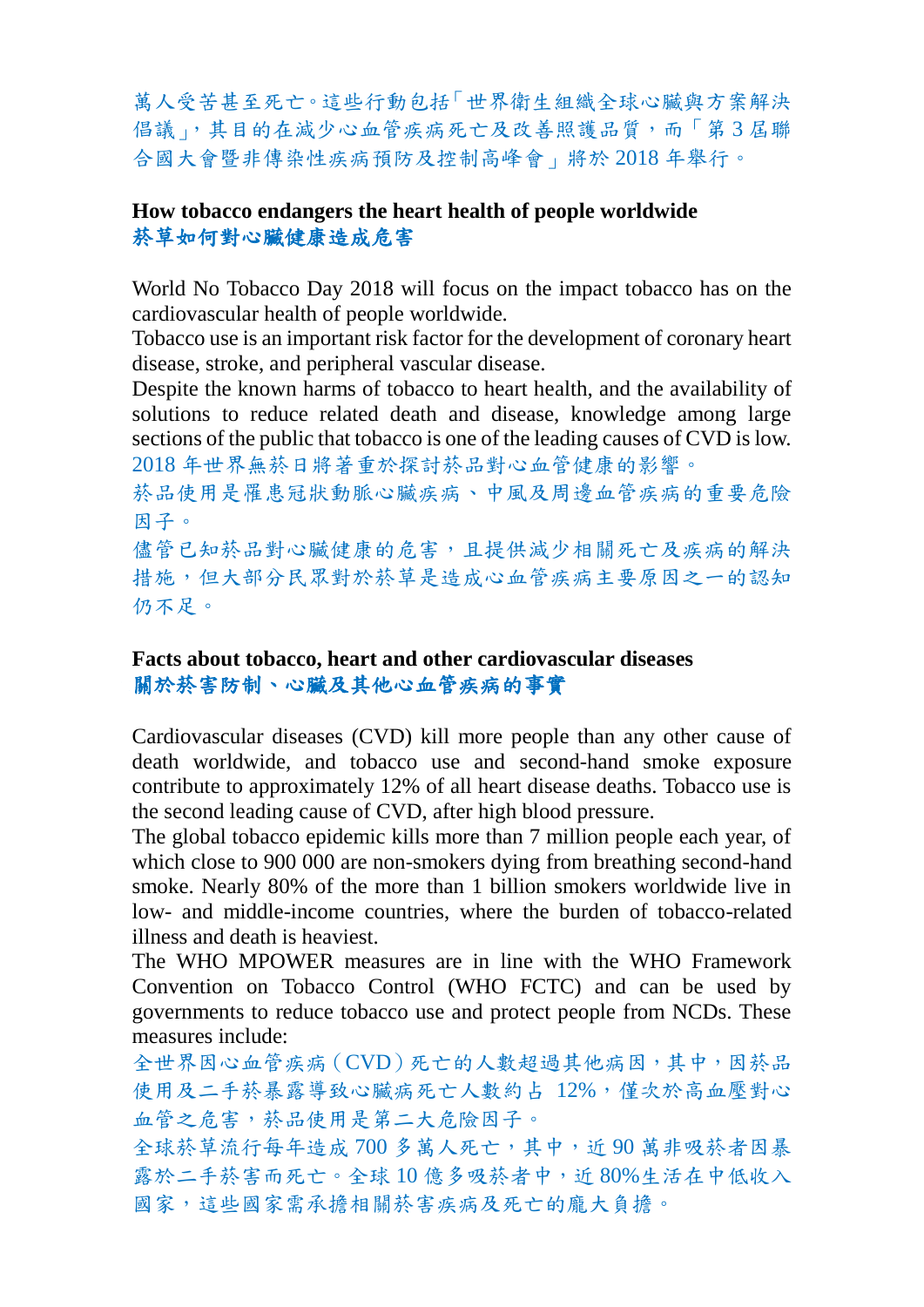世界衛生組織以符合菸草控制框架公約(WHO FCTC)所提出的 MPOWER 措施,指引各國政府落實減少菸品使用,並保護民眾免受非 傳染性疾病的威脅。措施包括:

- Monitor tobacco use and prevention policies;
- 監測菸品使用及預防政策;
- Protect people from exposure to tobacco smoke by creating completely smoke-free indoor public places, workplaces and public transport;
- 藉由創造室內公共場所、工作場所及大眾運輸工具全面禁菸,保護 民眾免受二手菸害;
- Offer help to quit tobacco (cost-covered, population-wide support, including brief advice by health care providers and national toll-free quit lines);
- 提供相關服務協助吸菸者戒菸(透過醫療院所及免費戒菸專線,提 供涵蓋全國之藥物治療費用補助及部分諮詢服務);
- Warn about the dangers of tobacco by implementing plain/standardized packaging, and/or large graphic health warnings on all tobacco packages, and implementing effective anti-tobacco mass media campaigns that inform the public about the harms tobacco use and second-hand smoke exposure.
- 藉由實施菸盒素面包裝或擴大警示圖文及有效的反菸大眾媒體宣 導,提醒民眾菸品使用及二手菸暴露的危害;
- Enforce comprehensive bans on tobacco advertising, promotion and sponsorship; and
- 全面禁止菸品廣告、促銷及贊助;
- Raise taxes on tobacco products and make them less affordable.
- 提高菸品稅(捐)使其變得難以負擔。

## **Goals of the World No Tobacco Day 2018 campaign 2018** 年世界無菸日的目標

World No Tobacco Day 2018 aims to: 2018 年世界無菸日旨在:

- Highlight the links between the use of tobacco products and heart and other cardiovascular diseases.
- 強調菸品使用、心臟及其他心血管疾病間的關聯性。